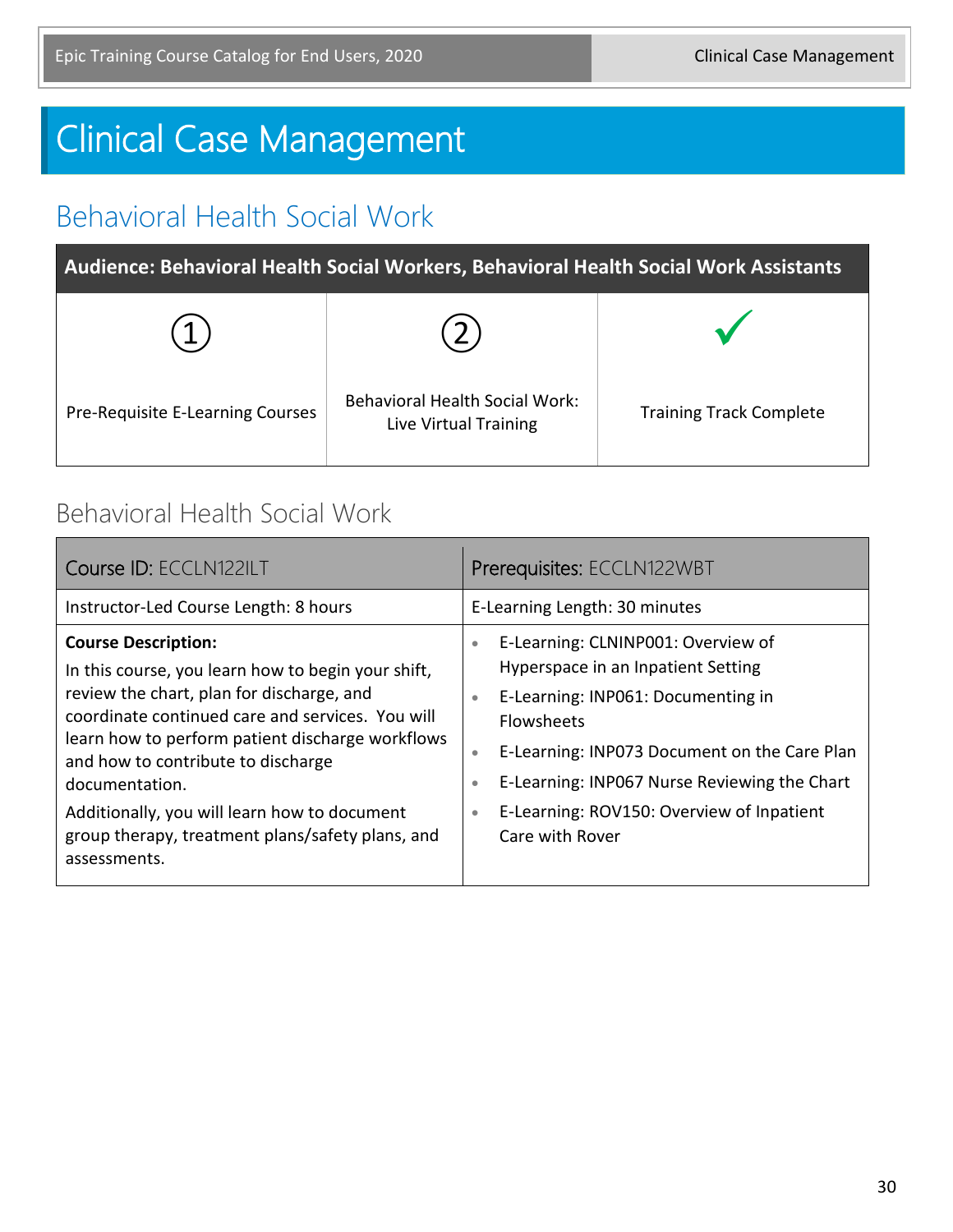# Case Manager

| Audience: Care Manager, Case Manager, Case Manager Assistant, Care Coordinator |                                        |                                |
|--------------------------------------------------------------------------------|----------------------------------------|--------------------------------|
|                                                                                |                                        |                                |
| Pre-Requisite E-Learning Courses                                               | Case Manager:<br>Live Virtual Training | <b>Training Track Complete</b> |

#### Case Manager

| Course ID: ECCLN100ILT                                                                                                                                                                                                                                                                                                                                                                                                                                                                                                                                                                | Prerequisites: ECCLN100WBT                                                                                                                                                                                                                                                                              |
|---------------------------------------------------------------------------------------------------------------------------------------------------------------------------------------------------------------------------------------------------------------------------------------------------------------------------------------------------------------------------------------------------------------------------------------------------------------------------------------------------------------------------------------------------------------------------------------|---------------------------------------------------------------------------------------------------------------------------------------------------------------------------------------------------------------------------------------------------------------------------------------------------------|
| Instructor-Led Course Length: 8 hours                                                                                                                                                                                                                                                                                                                                                                                                                                                                                                                                                 | E-Learning Length: 30 minutes                                                                                                                                                                                                                                                                           |
| <b>Course Description:</b><br>In this course, you learn how to begin your shift,<br>review the chart, plan for discharge, and<br>coordinate continued care and services. You will<br>view how to manage orders, prepare a patient for<br>discharge, and how to contribute to discharge<br>documentation. You will learn how to complete a<br>utilization review, communicate with Payors and<br>collect Auth/Cert information. In class, you will see<br>how to manage avoidable and denied bed<br>days/nights and monitor patient class. Lastly, you<br>will review and run reports. | E-Learning: CLNINP001: Overview of<br>$\bullet$<br>Hyperspace in an Inpatient Setting<br>E-Learning: INP061: Documenting in<br>$\bullet$<br><b>Flowsheets</b><br>E-Learning: INP067 Nurse Reviewing the Chart<br>$\bullet$<br>E-Learning: ROV150: Overview of Inpatient<br>$\bullet$<br>Care with Rover |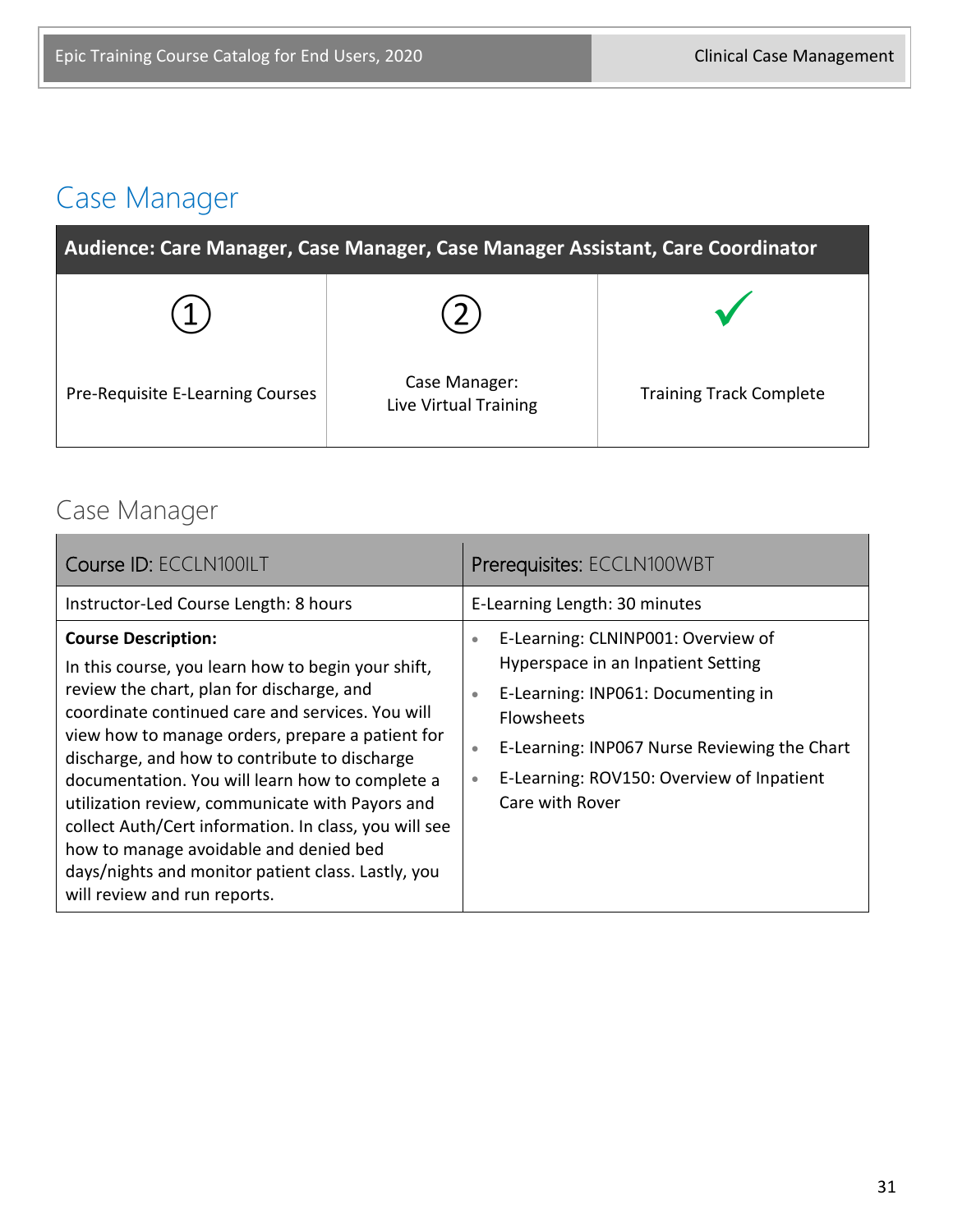#### Evaluation Center RN/Social Worker

| Audience: Evaluation Center Nurse and Evaluation Social Worker |                                                                        |                                |
|----------------------------------------------------------------|------------------------------------------------------------------------|--------------------------------|
|                                                                |                                                                        |                                |
| Pre-Requisite E-Learning Courses                               | <b>Evaluation Center RN/Social</b><br>Worker:<br>Live Virtual Training | <b>Training Track Complete</b> |

#### Evaluation Center RN/Social Worker

| Course ID: ECCLN125ILT                                                                                                                            | Prerequisites: ECCLN125WBT                                                                                                                                                                                                                                                                       |  |
|---------------------------------------------------------------------------------------------------------------------------------------------------|--------------------------------------------------------------------------------------------------------------------------------------------------------------------------------------------------------------------------------------------------------------------------------------------------|--|
| Instructor-Led Course Length: 4 hours                                                                                                             | E-Learning Length: 30 minutes                                                                                                                                                                                                                                                                    |  |
| <b>Course Description:</b><br>The course is specific to the Evaluation Center<br>Registered Nurse and Social Worker on the<br>Westchester campus. | E-Learning: CLNINP001: Overview of<br>$\bullet$<br>Hyperspace in an Inpatient Setting<br>E-Learning: INP061: Documenting in<br>$\bullet$<br>Flowsheets<br>E-Learning: INP067 Nurse Reviewing the Chart<br>$\bullet$<br>E-Learning: ROV150: Overview of Inpatient<br>$\bullet$<br>Care with Rover |  |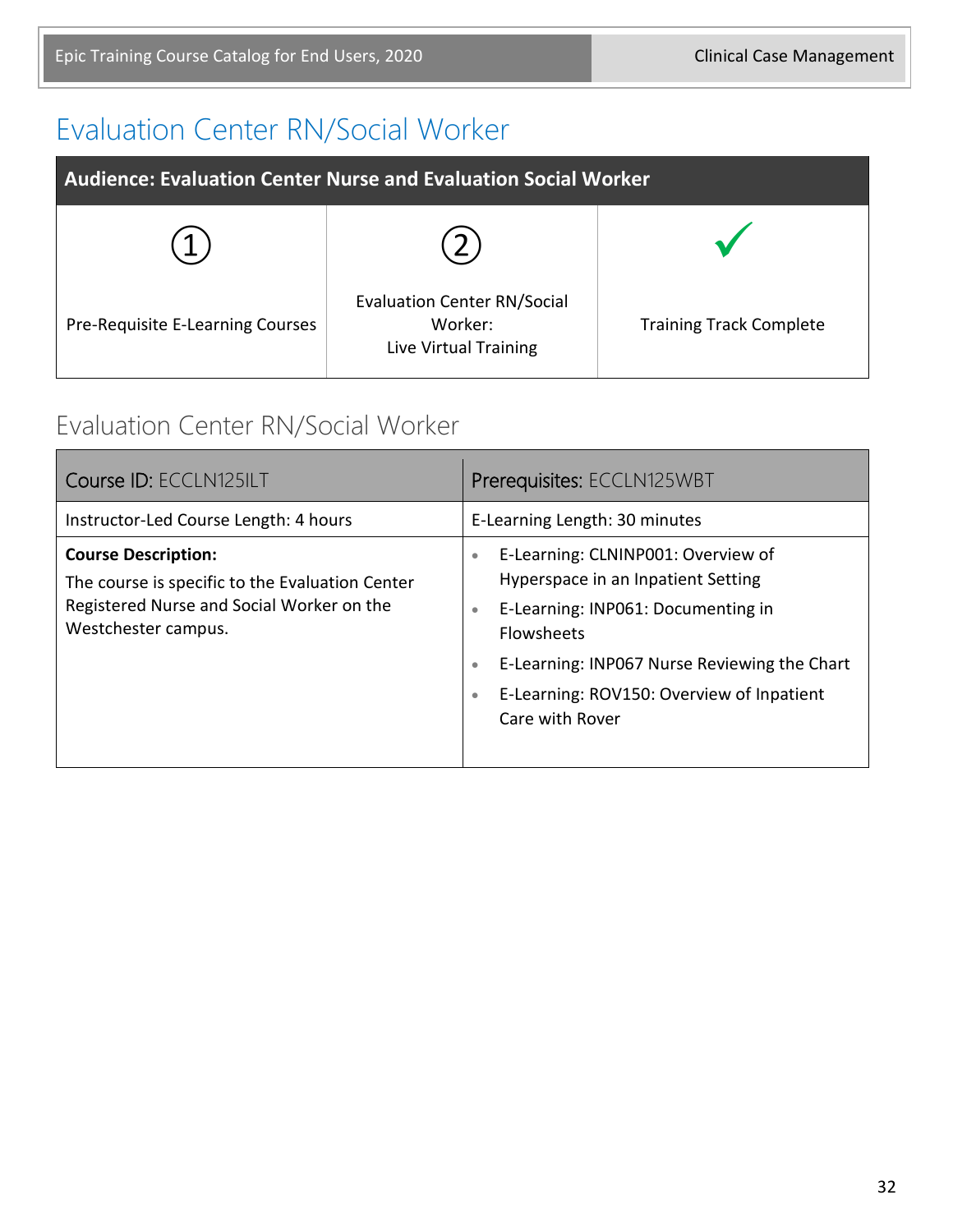# Utilization Manager

| Audience: Utilization Manager, Patient Care Manager, PCM, Utilization Reviewer |                                                        |                                |
|--------------------------------------------------------------------------------|--------------------------------------------------------|--------------------------------|
|                                                                                |                                                        |                                |
| Pre-Requisite E-Learning Courses                                               | <b>Utilization Manager:</b><br><b>Recorded Lessons</b> | <b>Training Track Complete</b> |

#### Utilization Manager (Patient Care Manager)

| Course ID: ECCLN120RL                                                                                                                                                                                                                                                                                                                                                                | Prerequisites: ECCLN120WBT                                                                                                                                                                                                                                                                                                                                        |
|--------------------------------------------------------------------------------------------------------------------------------------------------------------------------------------------------------------------------------------------------------------------------------------------------------------------------------------------------------------------------------------|-------------------------------------------------------------------------------------------------------------------------------------------------------------------------------------------------------------------------------------------------------------------------------------------------------------------------------------------------------------------|
| Instructor-Led Course Length: 4 hours                                                                                                                                                                                                                                                                                                                                                | E-Learning Length: 35 minutes                                                                                                                                                                                                                                                                                                                                     |
| <b>Course Description:</b><br>In this course, you learn to navigate through a<br>patient's chart, how to complete a utilization<br>review, how to work a workqueue, communicate<br>with Payors, and collect Auth/Cert information.<br>Additionally, you will learn how to manage<br>avoidable and denied bed days/nights, monitor<br>patient class, and complete a short stay review | E-Learning: CLNINP001: Overview of<br>$\bullet$<br>Hyperspace in an Inpatient Setting<br>E-Learning: INP061: Documenting in<br>$\bullet$<br>Flowsheets<br>E-Learning: INP067 Nurse Reviewing the Chart<br>$\bullet$<br>E-Learning: PRE050: Overview of Workqueues<br>$\bullet$<br>for Access<br>E-Learning: RHB004 Overview of Account<br>$\bullet$<br>Workqueues |